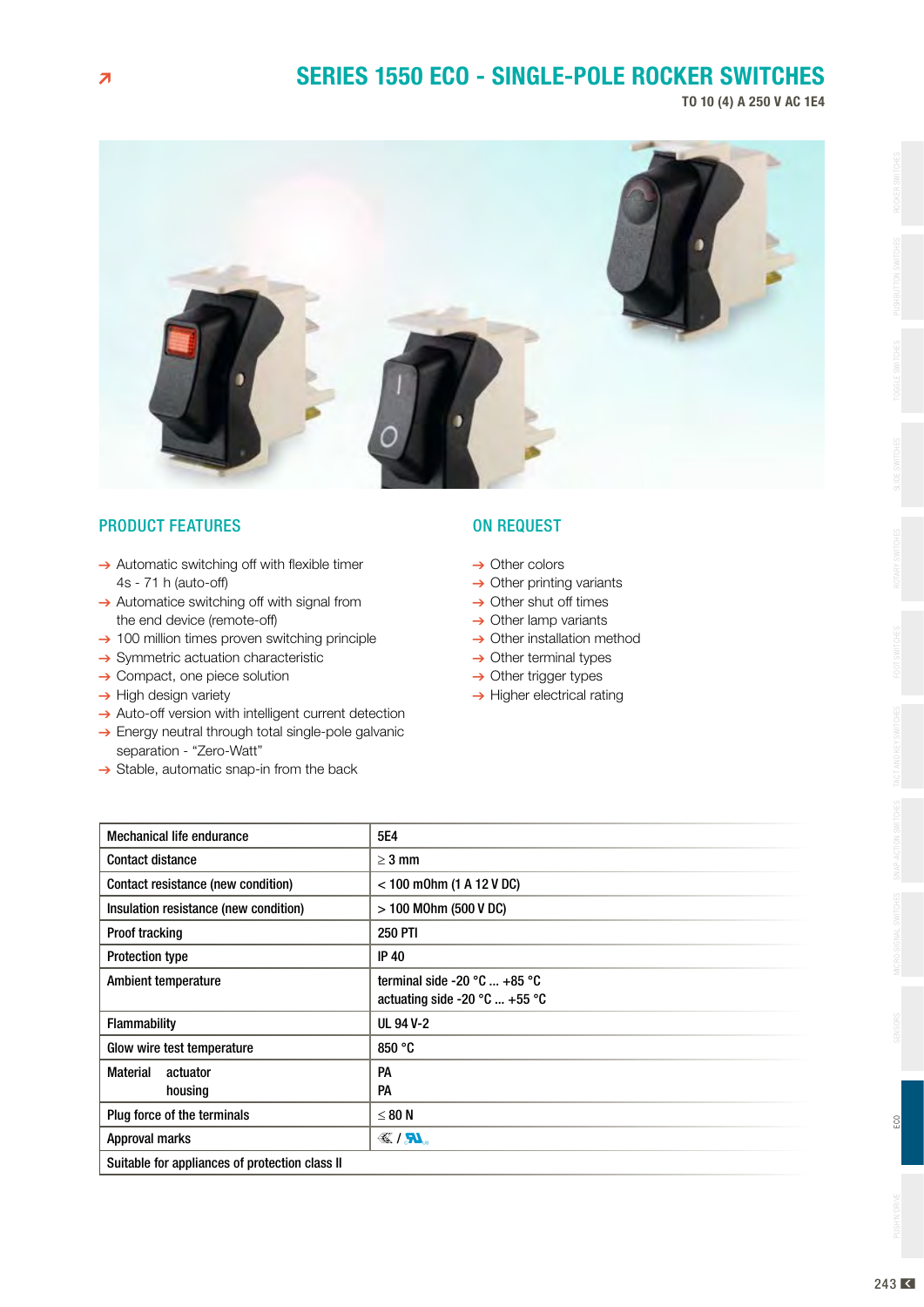### <sup>H</sup> **Series 1550 ECO - Single-pole rocker switches**

**to 10 (4) A 250 V AC 1E4**

| single-pole            | Lighting voltage in V<br>Actuator color / printing |   | Housing color | Terminal description<br>7 A 250 V AC 5E4<br>250 V AC 25E3<br><b>Terminal type</b><br>44<br>$\tilde{=}$ |         | Contact material | ڗۛ۠<br>30 conform<br>cap.<br>EN 60335 | Miscellaneous |         |                                                                        |         |
|------------------------|----------------------------------------------------|---|---------------|--------------------------------------------------------------------------------------------------------|---------|------------------|---------------------------------------|---------------|---------|------------------------------------------------------------------------|---------|
| ON / OFF switch (SPST) |                                                    |   |               |                                                                                                        |         |                  |                                       |               |         |                                                                        |         |
| 1550.1940              | 230                                                | 8 |               |                                                                                                        | $\circ$ | IJ               | 4.8                                   | Ag            | $\circ$ | auto-off-function<br>auto-off time: $t = 30$ min.                      |         |
| 1550.1942              | 230                                                | 8 |               |                                                                                                        | $\circ$ | Ţ                | 4.8                                   | Ag            | $\circ$ | auto-off-function<br>auto-off time: $t = 1h$<br>with current detection |         |
| 1550.1943              | 230                                                | 8 |               |                                                                                                        | $\circ$ | IJ               | 4.8                                   | Ag            | $\circ$ | auto-off-function<br>auto-off time: $t = 15$ min.                      |         |
| 1550.1944              | 230                                                | B |               |                                                                                                        | $\circ$ | IJ               | 4.8                                   | Ag            | $\circ$ | auto-off-function<br>auto-off time: $t = 15$ min.                      |         |
| 1550.1950              | 230                                                | 8 |               |                                                                                                        | $\circ$ | U                | 4.8                                   | Ag            | $\circ$ | remote-off function                                                    |         |
| 1550.1902              | 230                                                | E |               | $\circ$                                                                                                |         | U                | 4.8                                   | Ag            | $\circ$ | standard switch without ECO function                                   | $\circ$ |
| 1551.1950              |                                                    | Đ |               |                                                                                                        | $\circ$ | Ţ                | 4.8                                   | Ag            | $\circ$ | remote-off function                                                    |         |
| 1551.1902              |                                                    | A |               | $\circ$                                                                                                |         | IJ               | 4.8                                   | Ag            | $\circ$ | standard switch without ECO function                                   | $\circ$ |





Basic type 1550 ECO  $\qquad \qquad \qquad \Box$  Quick-connect terminal 4.8 x 0.8 auto-off auto-off with current detection



 $\overline{\mathbb{Q}}$ Quick-connect terminal 4.8 x 0.8 ON / OFF standard version illuminated



Quick-connect terminal 4.8 x 0.8  $\Box$ ON / OFF standard version



Quick-connect terminal 4.8 x 0.8  $\overline{\mathsf{L}}$ Remote-OFF

Eco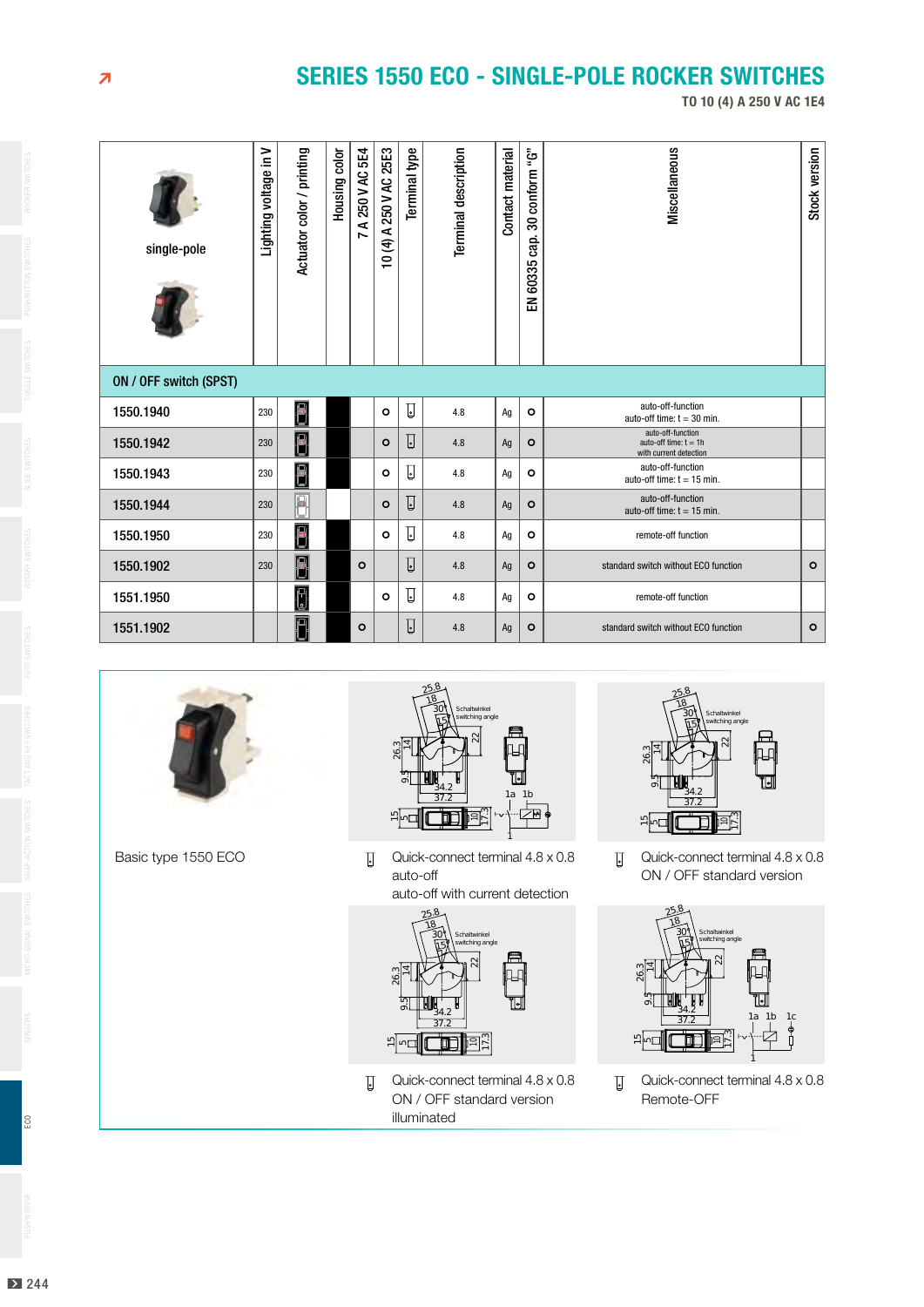# <sup>H</sup> **Series 1550 ECO - Single-pole rocker switches**

**to 10 (4) A 250 V AC 1E4**





Holder clamp on request

Holder clamp made of metall as installation alternative. Switch is delivered with attached clamps.